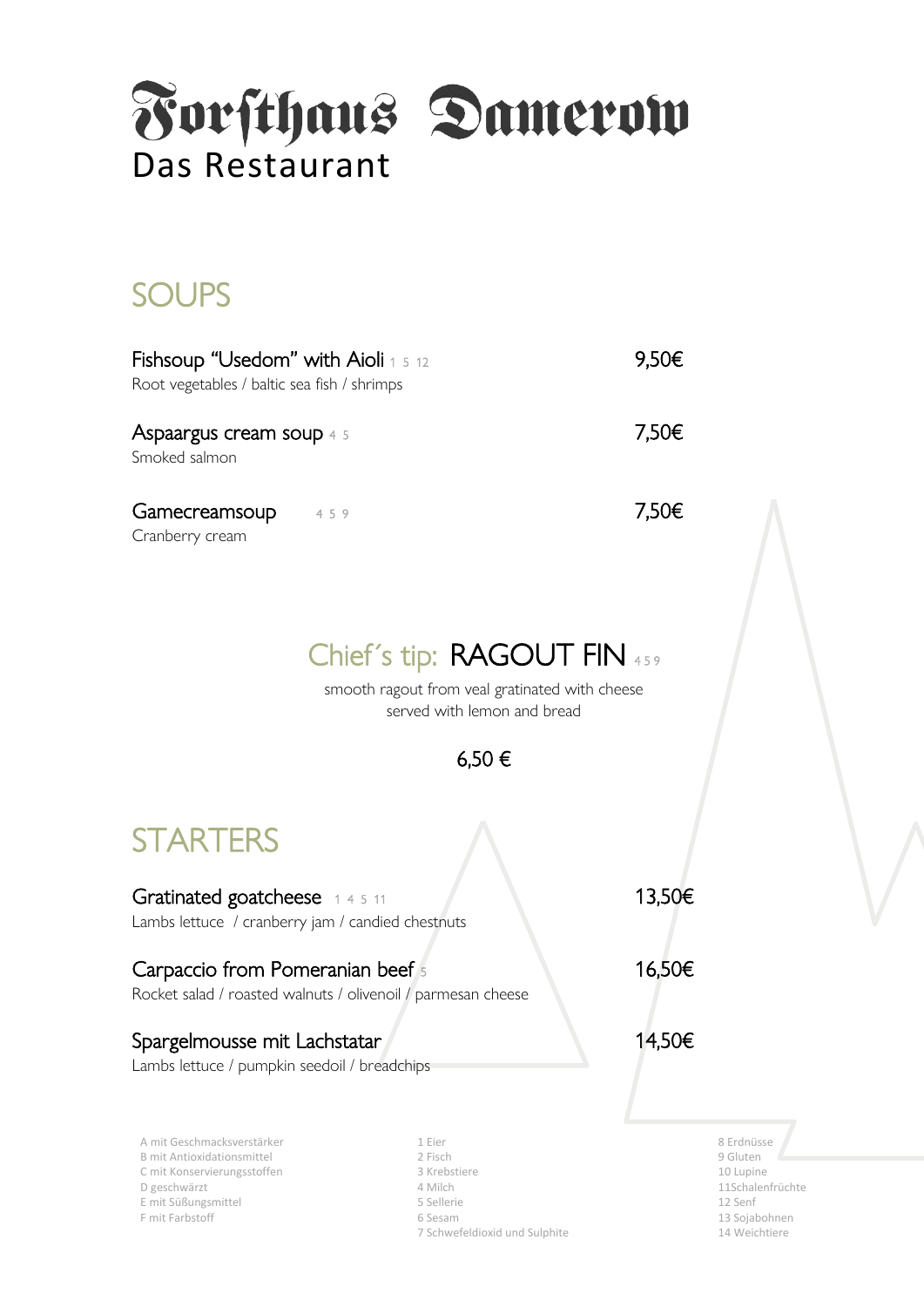

# PASTA

| Tagliatelle <sub>9</sub><br>Cherry tomatoes / pesto / olives / shrimps 45<br>Creamy mushrooms / parmesan cheese 45 | 19,00€<br>16,00€           |  |
|--------------------------------------------------------------------------------------------------------------------|----------------------------|--|
| VEGETARIAN                                                                                                         |                            |  |
| EGA<br><b>Vegetable - curry</b> 4<br>Rocket salad / pomegranate seeds                                              | 15,50€                     |  |
| Polenta 1 5<br>Vegetable / sheep's / goat's milk cheese/ herbage sauce                                             | 14,50€                     |  |
| <b>Salads</b>                                                                                                      |                            |  |
| Caesar Salad Vegetarian 45<br>served with roasted chickenbreast 5<br>served with shrimps 3                         | 10,00€<br>14,00€<br>17,00€ |  |
| Italian Asparagussalad 5<br>Cherry tomatoe / Serrano bacon / Parmesan / Pineseed                                   | 12,00€                     |  |
| Wildkräutersalat<br>roasted king oyster mushrooms / venison tenderloin / cranberry dressing                        | 16,00€                     |  |

A mit Geschmacksverstärker 1 Eier 1 Eier 1 Eier 1 Eier 1 Eier 1 Eier 1 Antioxidationsmittel 1 Eier 1 B Erdnüsse<br>1 Eisch 1 Eier 1 Eier 1 Eier 1 B eine 1 B eine 1 B eine 1 B eine 1 B eine 1 B eine 1 B eine 1 B eine 1 B eine B mit Antioxidationsmittel 2 Fisch 9 Gluten C mit Konservierungsstoffen and alle version of 3 Krebstiere 10 Lupine 10 Lupine D geschwärzt 4 Milch 11Schalenfrüchte E mit Süßungsmittel 5 Sellerie 12 Senf F mit Farbstoff **6 Sesam 13 Sojabohnen** 13 Sojabohnen 13 Sojabohnen 13 Sojabohnen 13 Sojabohnen 13 Sojabohnen 13 Sojabohnen 13 Sojabohnen 13 Sojabohnen 13 Sojabohnen 13 Sojabohnen 13 Sojabohnen 13 Sojabohnen 13 Sojabohnen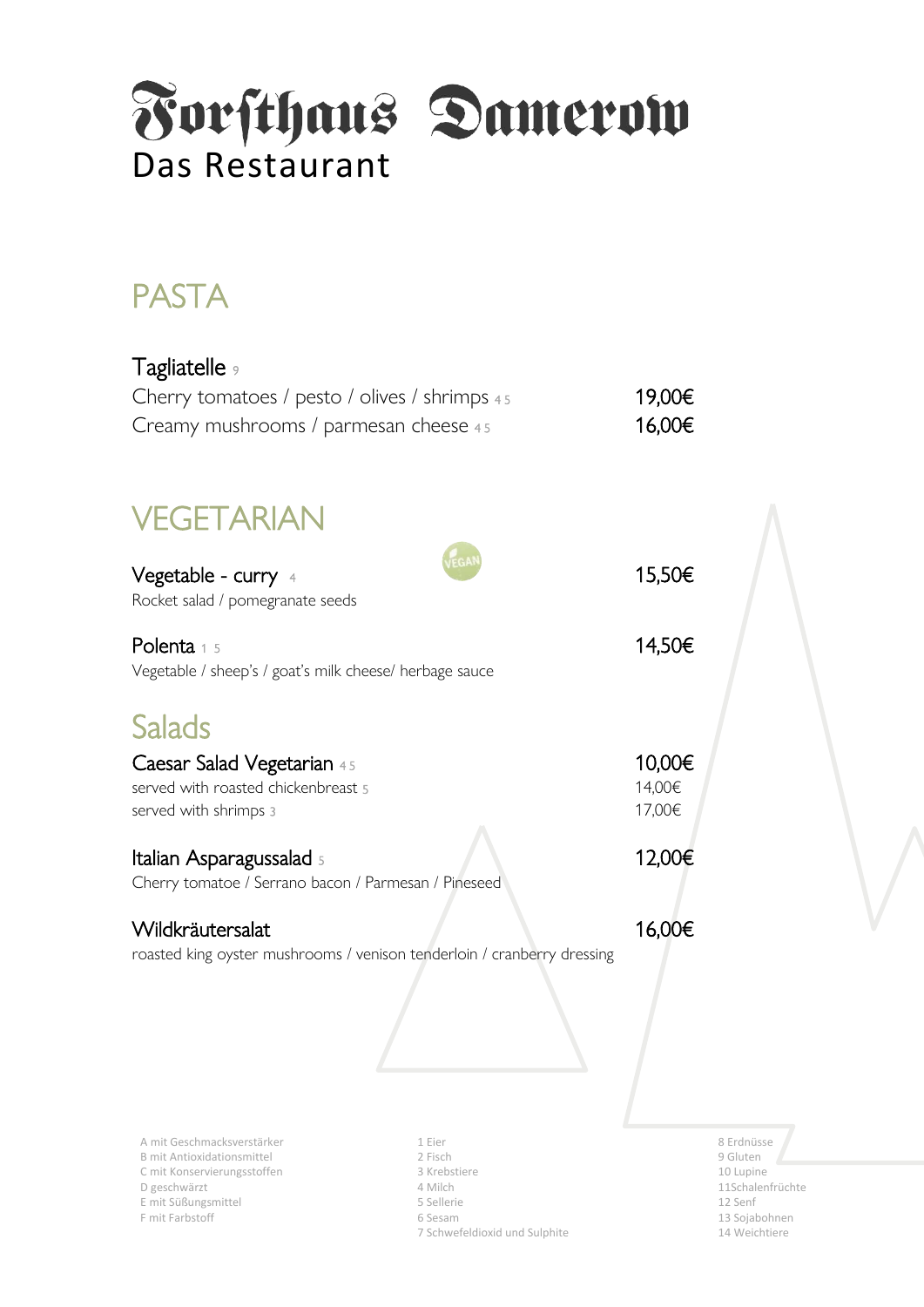

## **MAIN COURSES**

| Dry Aged Rumpsteak from pomeranian beef 250 gr. 459<br>Bacon beans / potato wedges / herb butter                                   | 32,50€ |
|------------------------------------------------------------------------------------------------------------------------------------|--------|
| <b>Cutlet from "Süßländer" landrace pork 300 gr.</b> 1459<br>Jacket potato / sour cream / salad / herb butter                      | 24,50€ |
| Chicken breast with crinchy coating $145.9$<br>Ratatouille / polenta                                                               | 19,50€ |
| Bacon Burger 100% pomeranian beef 150 gr. 145 9<br>Tomatoes / pickled gherkin / red onion / salad /<br>Burgersauce / potato wedges | 17,50€ |
|                                                                                                                                    |        |

OUR FAVOURITE Traditional Beef olive 1 4 5 9

served with cherry red-cabbage and homemade bread dumplings

#### 20,50€

A mit Geschmacksverstärker 1 Eier 1 Eier 1 Eier 1 Eier 1 Eier 1 Eier 1 Beschwart ist zu dem Statisse B mit Antioxidationsmittel 2 Fisch 9 Gluten C mit Konservierungsstoffen 3 Krebstiere 10 Lupine D geschwärzt 4 Milch 11Schalenfrüchte E mit Süßungsmittel 5 Sellerie 12 Senf F mit Farbstoff **6 Sesam 13 Sojabohnen** 13 Sojabohnen 13 Sojabohnen 13 Sojabohnen 13 Sojabohnen 13 Sojabohnen 13 Sojabohnen 13 Sojabohnen 13 Sojabohnen 13 Sojabohnen 13 Sojabohnen 13 Sojabohnen 13 Sojabohnen 13 Sojabohnen

- 
- 
- 
- 
- 7 Schwefeldioxid und Sulphite 14 Weichtiere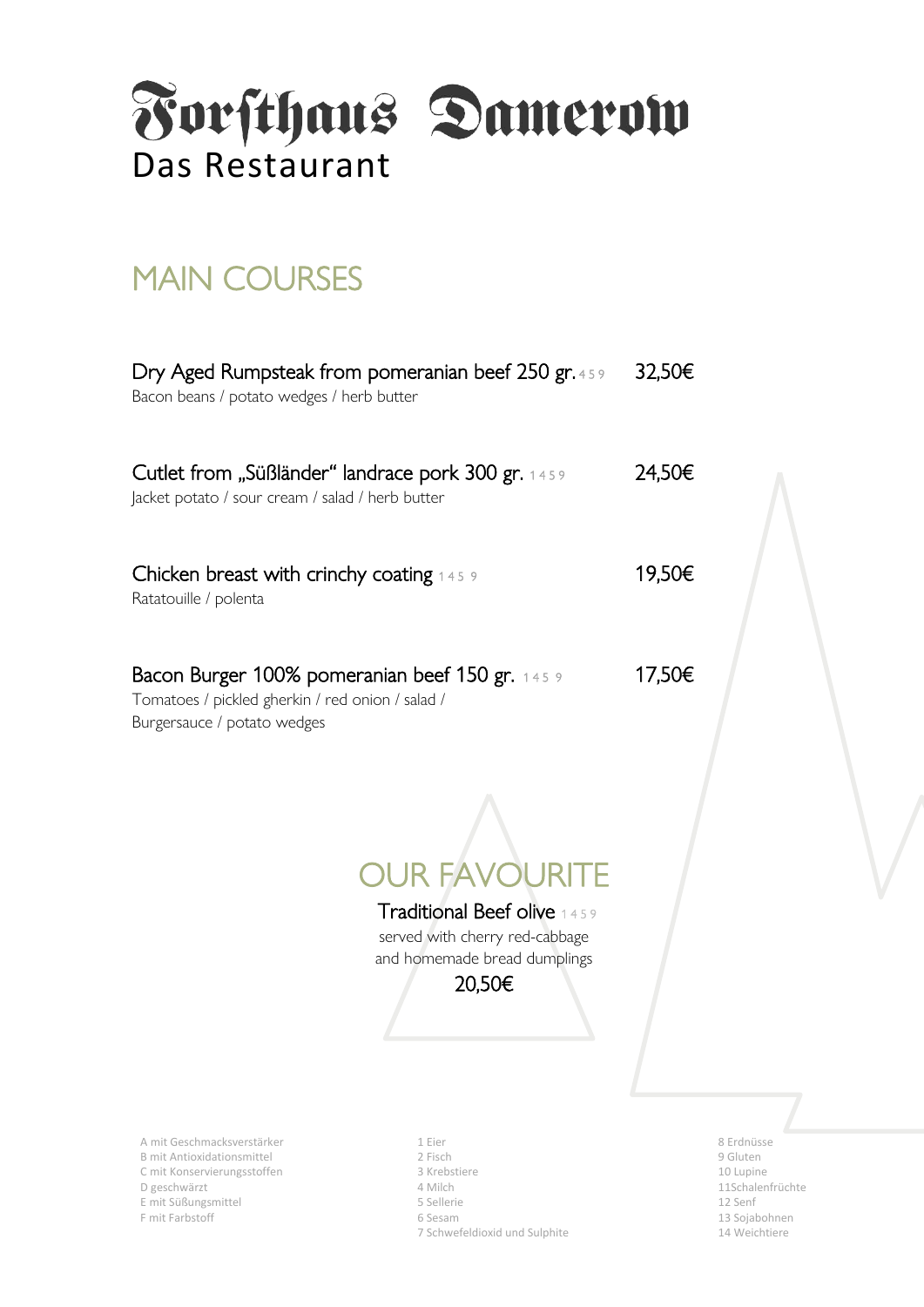

## FISHERMEN`S FRIEND

| $\textsf{Codfish\ filter}$ 459<br>Gratinated with mozzarella                                                                                                                                         | 23,00€                               |
|------------------------------------------------------------------------------------------------------------------------------------------------------------------------------------------------------|--------------------------------------|
| Tagiatelle / tomatoe-garlic sauce / rocket salad<br>Pikeperch fillet 4 5 9                                                                                                                           | 23,50€                               |
| mashed sweet potato / broccoli                                                                                                                                                                       |                                      |
| Fjord salmon fillet 459<br>under mustard-onion crust / home fried potatoes / salad                                                                                                                   | 24,50€                               |
| Plaice 459<br>Northern shrimps / parsley potatoes / salad                                                                                                                                            | 24,00€                               |
| Homemade Fishburger 1 4 5<br>Salad / tomatoe / wakame seaweed / smoked salmon<br>Remoulade / wholemeal bun / wedges                                                                                  | 18,50€                               |
| <b>Fishplatter for two</b> 459<br>Spinach / pikeperch, codfish and salmon / shrimps<br>home-fried potatoes / french mustard sauce<br><b>Time for Asparagus</b>                                       | 58,00€                               |
| German Asparagus<br>Served with sc. hollandaise or butter / parsley potatoes<br>Served with bacon<br>Served with escalope vienna style from "Süßländer" pork<br>Served with roasted pikeperch fillet | 15,00€<br>19,00€<br>26,00€<br>24,50€ |
|                                                                                                                                                                                                      |                                      |

A mit Geschmacksverstärker 1 Eier 1 Eier 1 Eier 1 Eier 1 Eier 1 Eier 1 Eier 1 Eier 1 Eier 1 Eier 1 Eier 1 Eier 1 Eier 1 Eier 1 Eier 1 Eier 1 Eier 1 Eier 1 Eier 1 Eier 1 Eier 1 Eier 1 Eier 1 Eier 1 Eier 1 Eier 1 Eier 1 Eier B mit Antioxidationsmittel 2 Fisch C mit Konservierungsstoffen and alle version of 3 Krebstiere 10 Lupine 10 Lupine D geschwärzt 4 Milch 11Schalenfrüchte E mit Süßungsmittel 12 Senf<br>
E mit Farbstoff 12 Senf<br>
5 Sellerie 13 Solab 13 Sojab 13 Sojab 13 Sojab 13 Sojab 13 Sojab 13 Sojab 13 Sojab 13 Sojab 13 Sojab 13 Sojab

Farbstoff 6 Sesam 13 Sojabohnen 7 Schwefeldioxid und Sulphite 14 Weichtiere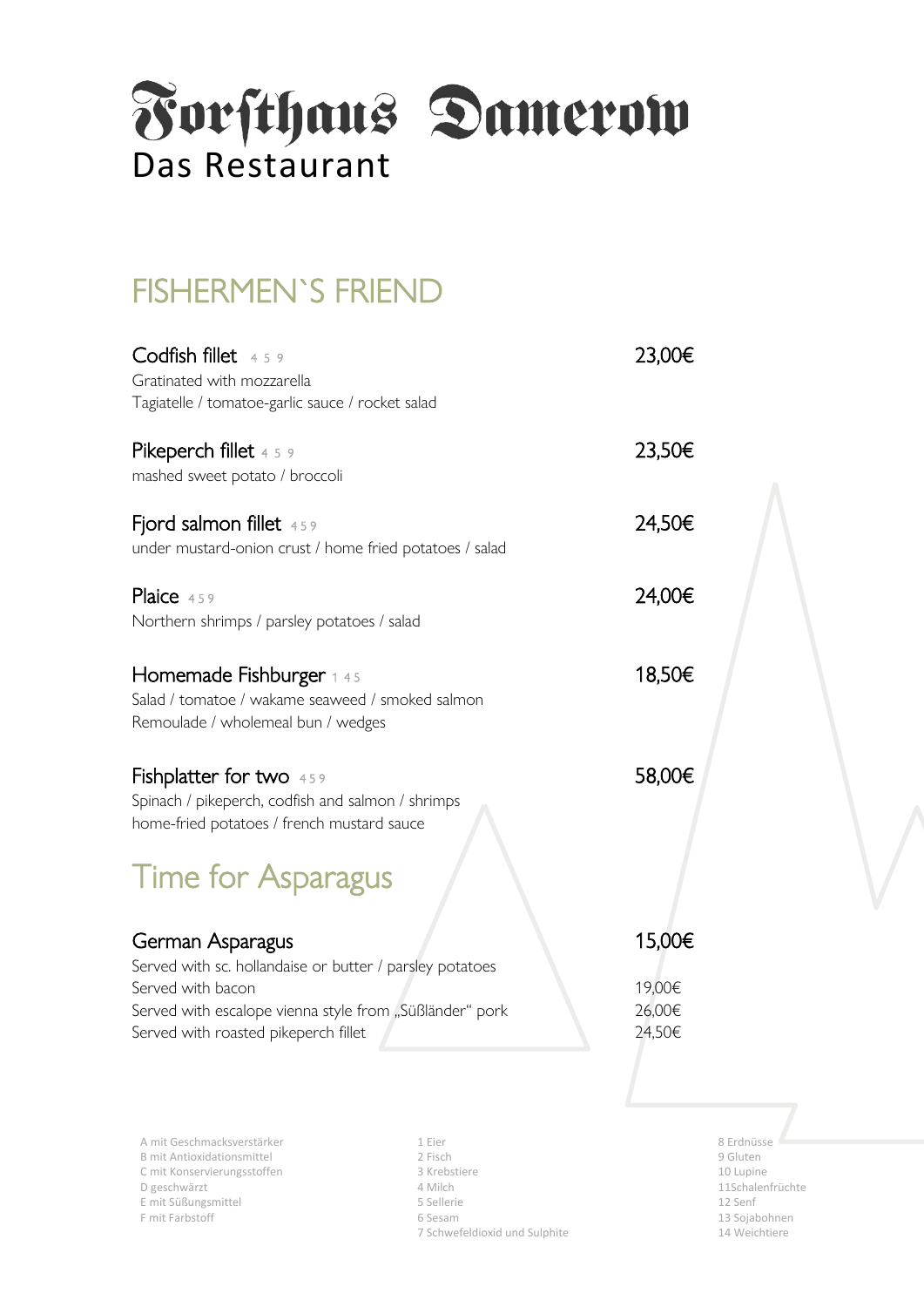

# GAME DISHES

| Roasted pheasant breast 459<br>Creamy mushrooms / sour cherrie sauce<br>baked herb potatoes                              | 23,00€ |  |
|--------------------------------------------------------------------------------------------------------------------------|--------|--|
| Braised wild boar 4 5 9 1<br>Buttered turnip cabbage<br>Potato dumplings                                                 | 22,50€ |  |
| Venison goulash with mushrooms $+45.9$<br>Cherry red cabbage<br>homemead bread dumplings                                 | 22,50€ |  |
| Grilled medallions from venison saddle 1 4 5 9<br>under herb crust<br>seasonal vegetables / finger shaped herb dumplings | 29,50€ |  |

Unser Wildfleisch beziehen wir ausschließlich aus Vorpommern, denn die Regionalität liegt uns am Herzen!

A mit Geschmacksverstärker 1 Eier 1 Eier 1 Eier 1 Eier 1 Eier 1 Eier 1 Eier 1 Eier 1 Eier 1 Eier 1 Eier 1 Eier B mit Antioxidationsmittel **2** Fisch 2 Fisch 9 Gluten 9 Gluten C mit Konservierungsstoffen auch auch der State auch der State auch der State auch der State auch der State auch der State auch der State auch der State auch der State auch der State auch der State auch der State auch der D geschwärzt 4 Milch 11Schalenfrüchte E mit Süßungsmittel 5 Sellerie 12 Senf F mit Farbstoff 6 Sesam 13 Sojabohnen 13 Sojabohnen 13 Sojabohnen 13 Sojabohnen 13 Sojabohnen 13 Sojabohnen 13 Sojabohnen 13 Sojabohnen 13 Sojabohnen 13 Sojabohnen 13 Sojabohnen 13 Sojabohnen 13 Sojabohnen 13 Sojabohnen 13